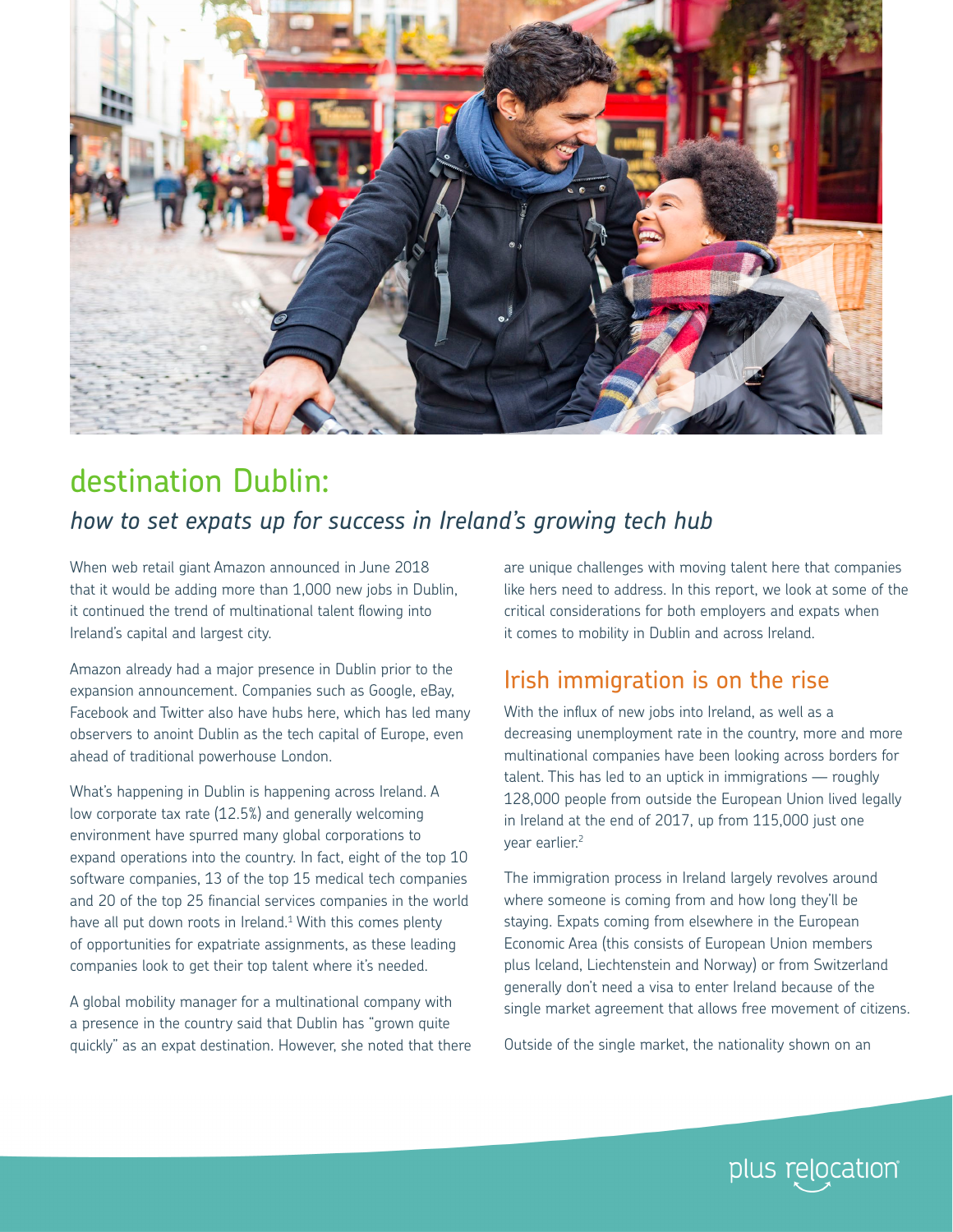expat's passport or travel document as well as the length of visit determines visa requirements. Some nationalities require a visa to enter Ireland, while others do not. Ireland divides visas into short stay ("C") and long stay ("D") categories. C visas are for stays of less than three months, while D visas cover stays longer than that.

Expats and their partners who are staying in Ireland for more than three months must register with the local branch of Garda National Immigration Bureau (GNIB) and obtain an Irish Residence Permit (IRP) card. The IRP card generally needs to be renewed every year. It's crucial to have an active work permit and an active residence permit to maintain the right to work and reside in Ireland.



Additionally, non-EEA entrants to Ireland who are looking to work must apply for an employment permit through the Department of Business, Enterprise and Innovation. Permits are based on the type of work the individual will be doing. For example, the Critical Skills Employment Permit is for engineers and IT professionals, among others. A General Employment Permit also exists to cover a broader range of occupations. The wait time for a new permit is generally eight to 12 weeks.

Partners and spouses traveling with an expat on assignment can apply for a Dependant/Partner/Spouse Employment Permit, but only if the expat has a Critical Skills Employment Permit. This is important to note, because spouses and partners of expats holding other permit types will have to apply for their own employment permit if they also want to

work. And even those who are eligible for the Dependant/ Partner/Spouse Employment Permit must receive a job offer for their right to work to kick in, and it can take up to three months for the permit to be processed.

It is advised to have a thorough understanding of this complete process before relocating to Ireland, to ensure that there aren't any missteps along the way.

#### demand puts stress on temporary housing market

Because of Dublin's success attracting companies such as Amazon and Google, the temporary housing market here has seen demand outpace supply in recent years, as desirable jobs have driven the need for expat housing. Not surprisingly, costs have risen roughly 5 to 10 percent in the past year as well.

In this kind of market, expats are advised to act quickly when presented with options. Waiting too long can very easily mean missing out on a preferred choice.

Temporary housing providers report that a one-bedroom unit generally goes for between €140 and €210 per night (\$165 to \$247 USD), while two-bedroom options range from  $£155$  to  $£250$  (\$182 to \$294 USD) on average. Many options include weekly housekeeping as part of the cost.

Demand isn't expected to dip anytime soon, which means that rates figure to steadily increase in the coming years.

#### rental market feeling the strain, too

Temporary housing is, of course, temporary, meaning newcomers to Dublin will have to wade into the regular housing market. For many expats, this means looking for a rental instead of something to own, as they'll likely be returning to their home country and don't want to get tied down.

The increasing popularity of alternatives such as Airbnb for short-term needs combined with a lack of new developments has led to a shortage of good quality housing and rising rents. In Dublin, average rent jumped to €1,875 (\$2,202 USD) per month in 2018, up 12 percent from the previous year. $3$ 

plus relocation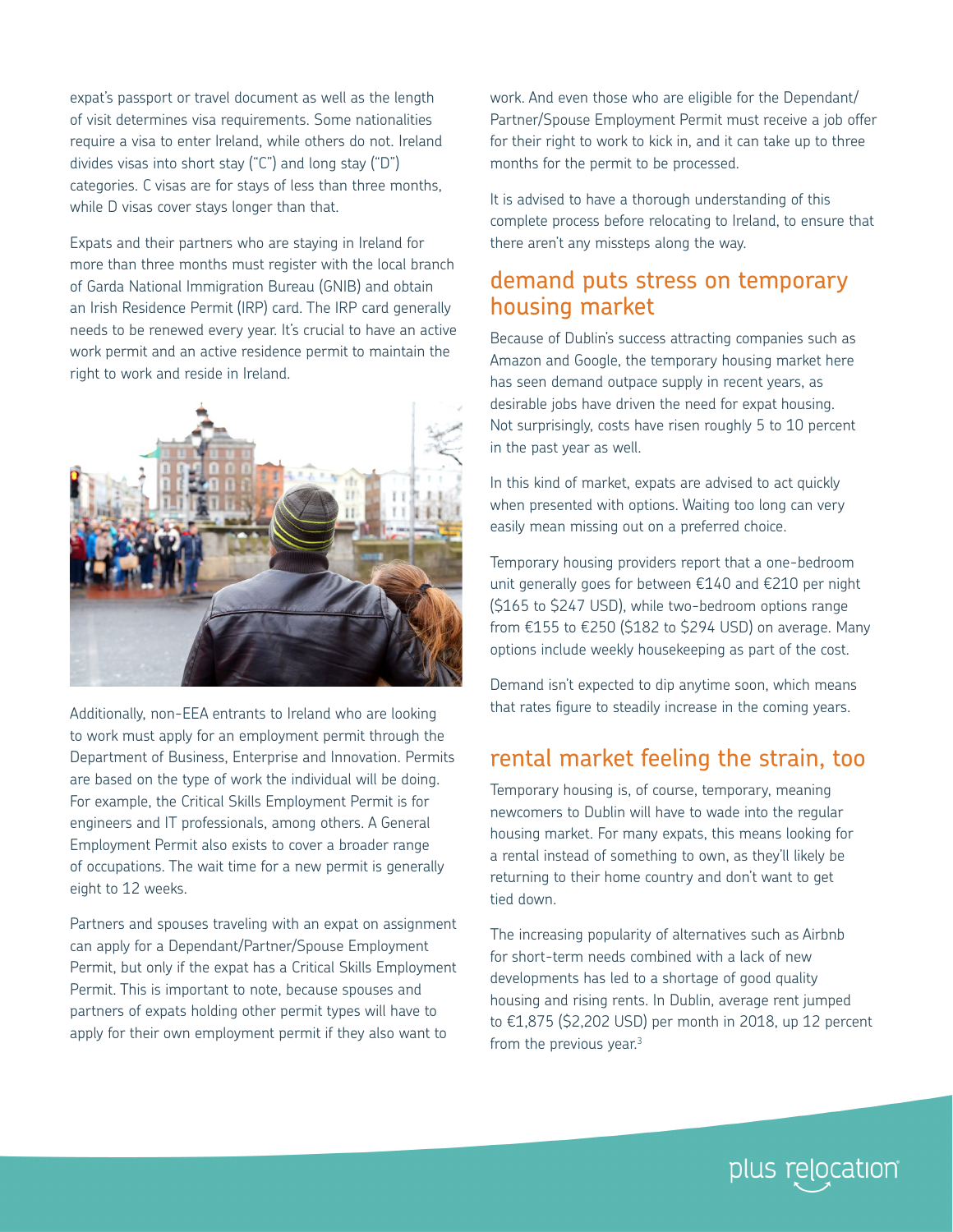Not surprisingly, rental prices in Dublin are higher than they are in the rest of the country. Steep prices, combined with limited availability, have led many newcomers to consider room-sharing options. Of course, rental markets are constantly changing, and expats arriving in Dublin may want to work with a rental agency, especially if they're unfamiliar with the area. As a rule of thumb, a rental agent's fee is likely to be around one month's worth of rent, though specific costs vary.

One important thing to note with rental properties in Dublin is that most of them come furnished. This can reduce the impact of high rental costs somewhat, as a renter won't need to buy and move furniture. This also means that companies that offer extensive household goods benefits to expats may want to switch gears with their Dublin-bound employees. Instead of offering a benefit that many of these employees won't want or even need, companies can find better ways to use their mobility budgets.

Expats who might be in Dublin on a longer-term or potentially permanent basis could consider buying a home as an alternative to the rental market. Prices have come down since the global recession burst the Irish property bubble last decade, so now is a more advantageous time to buy than pre-recession. For those looking to avoid busy city life, there are good deals to be had on rural homes, though of course commute times into Dublin will be higher from these locations.

#### a changing school system with Catholic roots

Children in Ireland — including the children of expats — are entitled to free primary and post-primary education through the public school system, which is great news to families moving to the country for work.

However, things can get tricky in Dublin due to supply and demand. Schools often fill up quickly, and when this happens, children are put on a waiting list. Families that arrive outside of normal school registration periods can be at a disadvantage because all the open spots might already be gone.

Expats who need to find schools for their children are

encouraged to begin the registration process as early as possible, generally as soon as they know where they'll be living within the city.

In addition to the public schools, other options exist in Dublin, including a handful of well-regarded international schools that are generally attractive to expat families. However, these also fill up quite quickly and can have lengthy waiting lists. Some expats will enroll their children in a public school while waiting for a spot in an international school to open up.

Relocating families are ultimately encouraged to cast a wide net in their school search and to remain patient, which can be easier said than done for expats eager to get school situations figured out.



Public schools generally teach in English, while international schools offer a wider array of languages. Public primary and secondary schools are also mainly owned and operated by the Catholic church, despite receiving government funding. Over the years, these schools often gave preference to Catholic children over non-Catholic children when enrollment got tight, though legislation enacted in 2018 now prohibits schools to give preference based on religion.

Despite this change, these schools will likely continue to incorporate the Catholic faith into day-to-day student life. While parents can opt to remove their children from religious curriculum, the faith-based structure can still be unappealing to expat families of different religious backgrounds. Secular options exist but not nearly to the degree of Catholic schools.